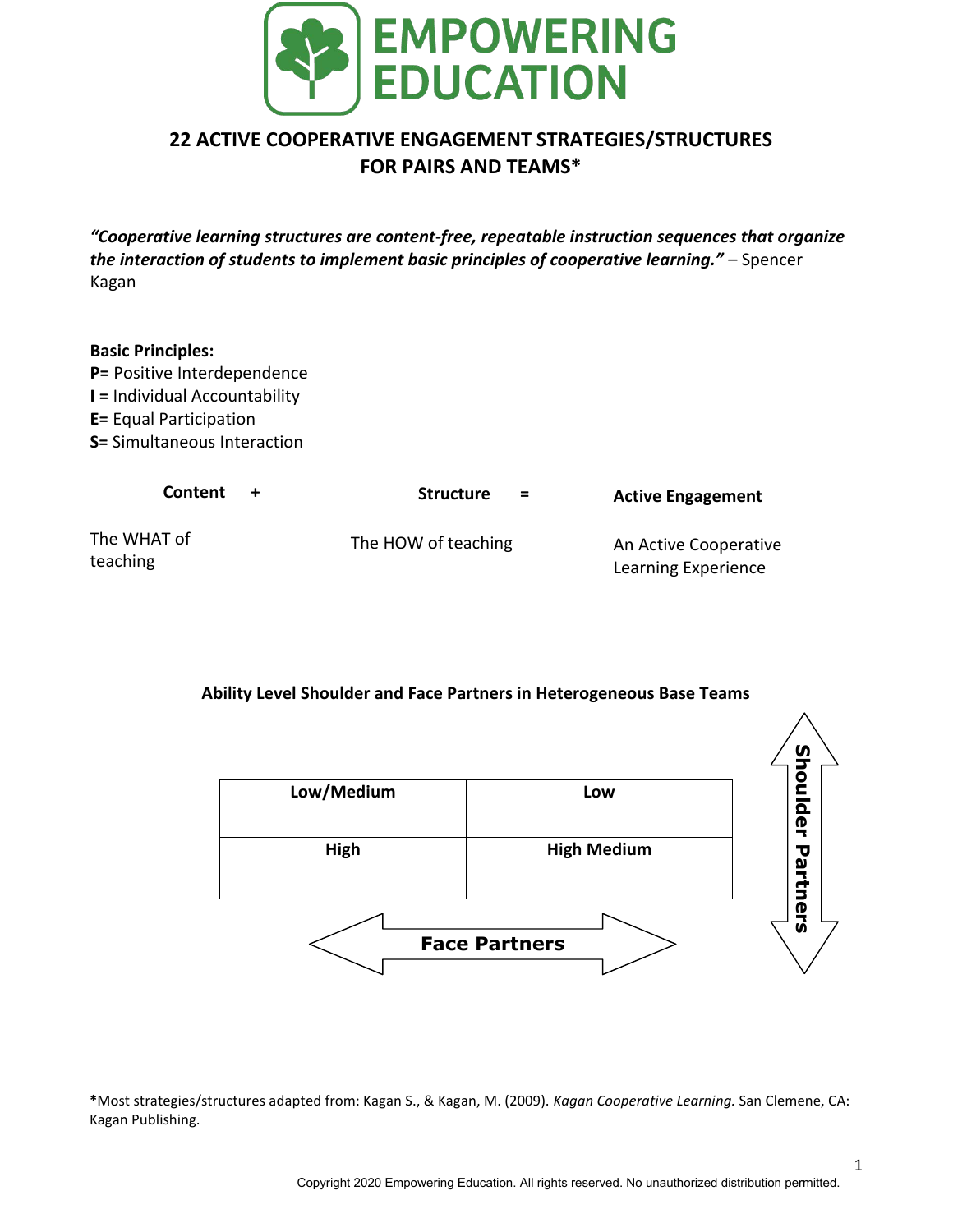# **1. Think-Pair-Share** or **Rally Robin** or **Paired Discussion** (Oral)

- Teacher presents a question to the whole class.
- Teacher provides a minute or two of silence to allow students to collect their thoughts and formulate a response.
- Teacher instructs each student to turn to their shoulder or face partner to take turns **Rally Robin** - sharing thoughts/answers with each other.

Following paired discussion, teacher asks a sampling of pairs to report out to the whole class. **Variation: Timed-Pair-Share.** Specify the amount of time each person in the pair will have to share (30 seconds to one minute).

## **This strategy fits my teaching style.**

|        | YES NO If NO, how would you modify it? |
|--------|----------------------------------------|
| $\Box$ |                                        |

# **2. Rally Robin** (Oral)

- Teacher poses a problem to which there are multiple possible responses or solutions and provides students with think time.
- **Students pair up and turn to their partner.**
- Partner A shares thoughts or answers with Partner B.
- **Partner B listens and encourages Partner A.**
- Partner B shares thoughts or answers with Partner A
- **Partner A listens and encourages Partner B.**

**Variation: Continuous Rally Robin**. Continue repeating sequence back and forth.

#### **This strategy fits my teaching style.**

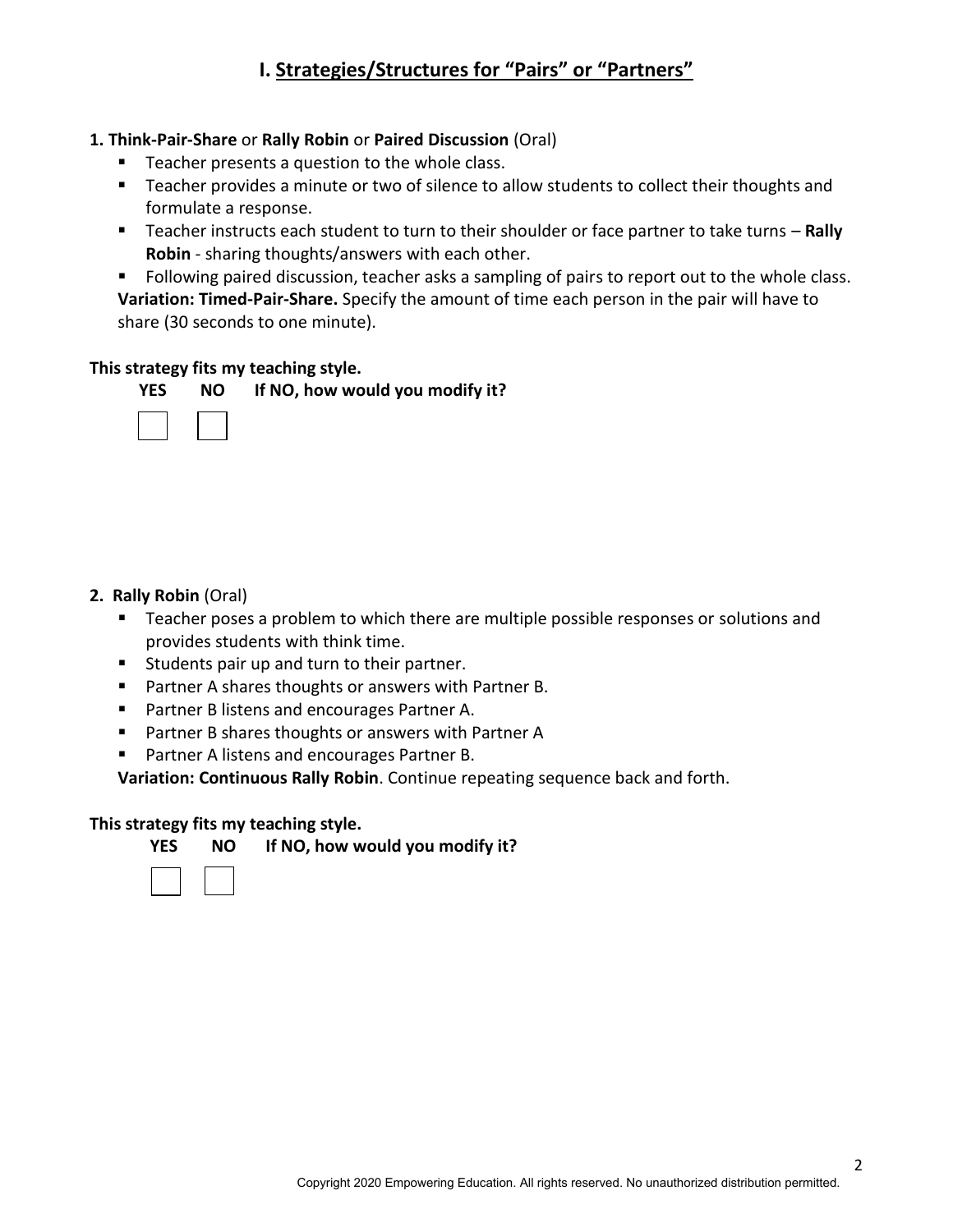- **3. Rally Table** (Written Responses or Problem Solving)
	- Students take turns generating written responses, solving problems, or making a contribution to a project. In Rally Table, partners take turns.
	- **Teacher provides a task to which there are multiple possible responses and provides think** time.
	- **Students pair up.**
	- Partners take turns passing the paper and the pencil (or a team project), each writing one answer or making a contribution before passing it back to their partner.

**Variation: Praise-N-Pass.** Students praise the contribution of the person passing the paper to them.

## **This strategy fits my teaching style.**



**4. Simultaneous Rally Table** (Written Responses or Problem Solving)

- Students take turns generating written responses, solving problems, or making a contribution to different problems.
- **Teacher provides each pair of students with two different topics or problems for which there** are multiple possible responses (e.g., Pro/Con) and provides think time.
- Students pair up.
- **Partner A writes an answer to topic or problem A.**
- Partner B writes an answer to topic or problem B.
- **Partners switch papers, read, then add onto the answer.**
- Repeat turn taking until the teacher calls "time."
- **Pairs compare their responses with other team pair.**

#### **This strategy fits my teaching style.**

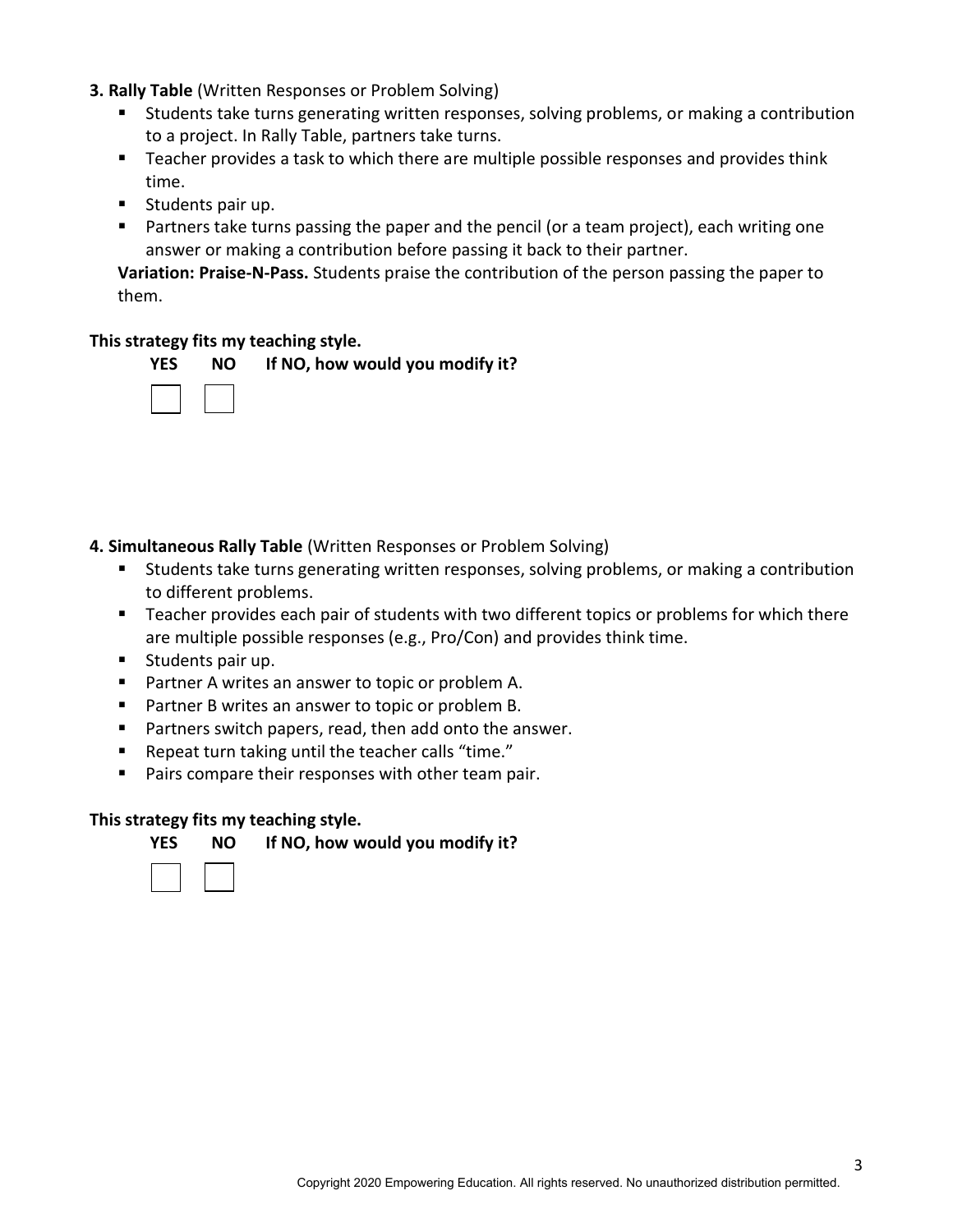## **5. Rally Coach** (Worksheet Problems or Oral Problems Presented by the Teacher)

- **Partners take turns, one solving a problem while the other coaches.**
- Setup: Each pair needs one set of challenging problems with one pencil.
- Partner A solves first problem.
- **Partner B watches and listens, checks, coaches if necessary, and praises.**
- Partner B solves the next problem.
- **Partner A watches and listens, checks, coaches if necessary, and praises.**
- **Partners repeat taking turns solving successive problems.**

**Variation: Pairs-Check**. After solving two problems, pairs check their answers with the other pair in their team.

#### **This strategy fits my teaching style.**



 **YES NO If NO, how would you modify it?** 

# **6. Mix-Pair-Share** (Oral Response)

- Setup: Teacher prepares questions to ask students.
- Students mix around the room. The mixing phase can be done with or without music  $-$  similar to musical chairs.
- Teacher calls, "pair" when the timer or music stops.
- Students pair up with the person closest to them and give a high five. Students who haven't found a partner raise their hands to find each other.
- Teacher asks a question and gives think time.
- **Students share with their partners using:** 
	- **Timed-Pair-Share** for longer responses
	- **Rally Robin** for shorter responses

#### **This strategy fits my teaching style.**



**YES NO If NO, how would you modify it?** 



# **7. Stand Up-Hand Up-Pair Up** (Oral or Written)

- Teacher says, when I say go, you will "stand up, keep your hand up, and pair up."
- Students stand up and keep one hand high in the air until they find the closest partner who is not a base teammate. Students' do a "high five" and put their hands down.
- Teacher may ask a question or give an assignment and provides think time.
- Partners interact using:
	- **Timed-Pair-Share** for longer responses
	- **Rally Robin** for shorter responses

#### **This strategy fits my teaching style.**

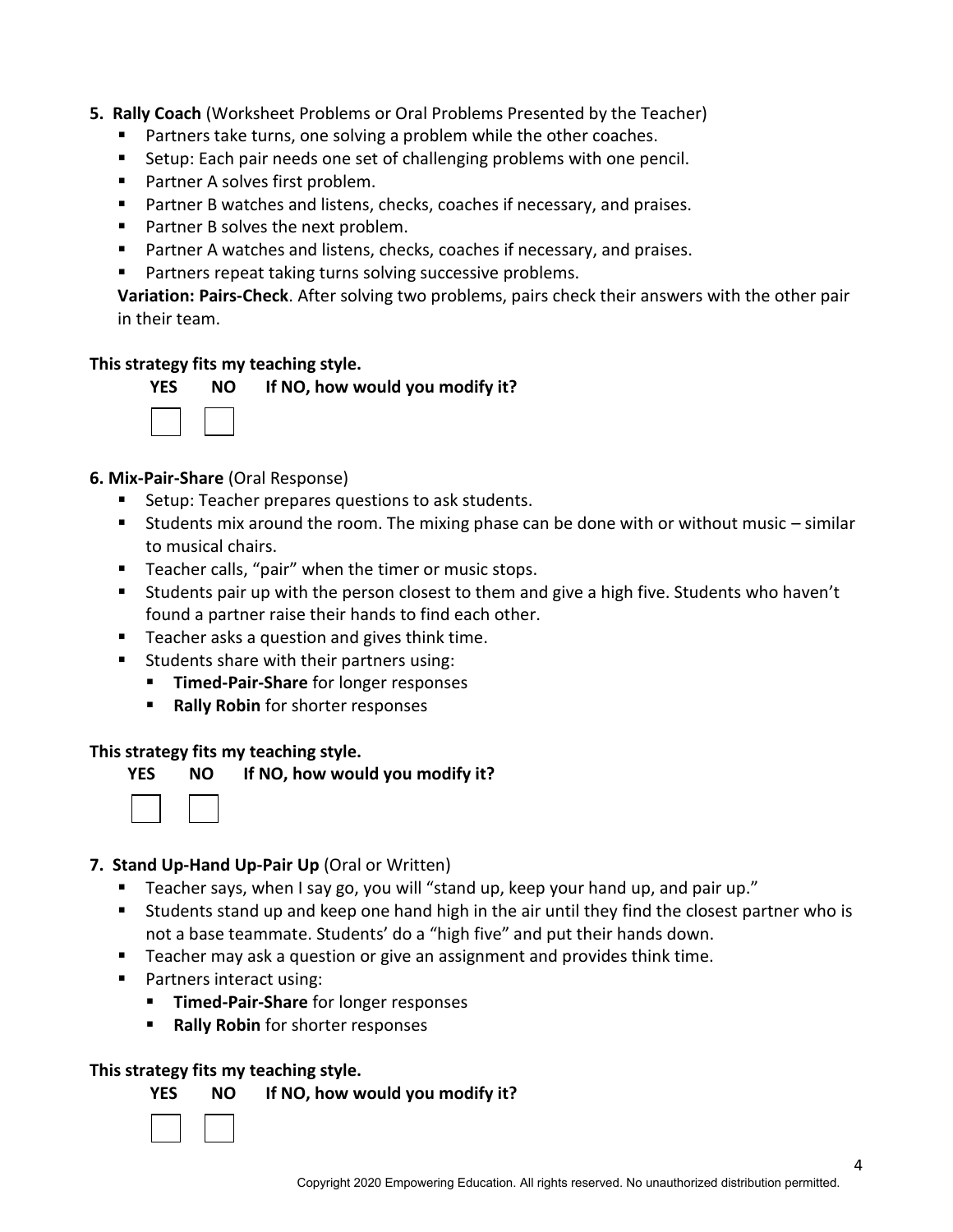## **8. Quiz-Quiz-Trade** (Oral Review of Content or Solving Math Problems)

- Teacher prepares content review cards or math problems. Older students may generate their own content review cards or math problems.
- Students find a partner through **Stand Up-Hand Up-Pair Up**.
- Partner A will then quiz Partner B over content review material or a math problem.
- **Partner A coaches, praises, and thanks Partner B.**
- Partner B will then quiz Partner A over different content review material or a different math problem.
- **Partner B coaches, praises, and thanks Partner B.**
- When they have both completed their "quizzes," they trade cards or math problems and go off to find another partner.
- For accountability, teachers may set a goal of meeting with a minimum number of partners.

# **This strategy fits my teaching style.**



# **9. Inside-Outside Circle** (Idea Sharing, Summarizing, Quizzing, Problem Solving)

- Students rotate in concentric circles to face new partners for idea sharing, quizzing, summarizing, or problem solving.
- Students form pairs. One student from each pair moves to form a large inner circle facing outward.
- **EXECT** Remaining students find and face their partners (class now stands in two concentric circles).
- Inner circle students ask a question from their question card; outside circle students' answer.
- Inner circle students' praise or coach.

**Variation:** The teacher asks a question and indicates inside or outside student to answer to their partner.

- **Partners switch roles. Outside circle students ask, listen, then praise or coach.**
- Partners trade question cards.
- Inside circle students rotate clockwise to a new partner. (The teacher may call rotation numbers, e.g., "Rotate three ahead." The class may do a "choral count" as they rotate).

**Variation: Inside-Outside Line.** Students stand in two straight lines facing each other. One line rotates and the other remains in place. Rotating students rotate to a new partner and rotate to the back of their line when they pass the last student in the fixed line.

#### **This strategy fits my teaching style.**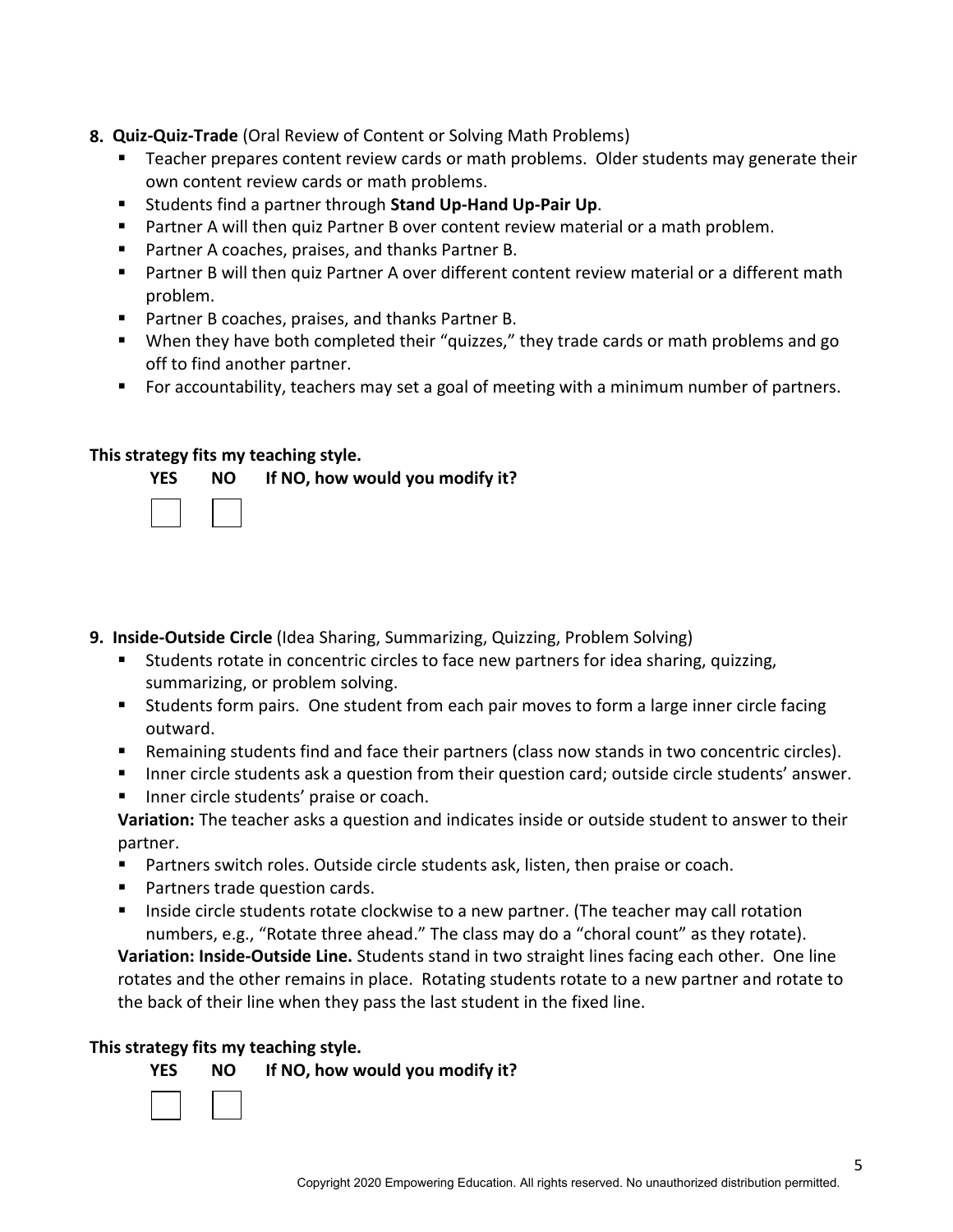#### **10. Give One-Get One**

- Students fold paper in half lengthwise (hotdog style). Students then open paper and draw a line down the crease.
- At the top of the left column, students write "GIVE ONE."
- At the top of the right column, students write "GET ONE."
- Teacher poses a question or a topic with multiple answers and gives a time limit.
- **Students list as many things as they know in the "GIVE ONE" column.**
- Teacher uses **Stand Up-Hand Up-Pair Up** for students to find their first partner.
- Once students have greeted their partner, Partner A gives an answer to Partner B from his/her "GIVE ONE" column.
- If Partner B already has the answer from Partner A, he/she checks that off on his/her list.
- If Partner B does not already have this answer on his/her list, then he/she adds it to the "GET ONE" column.
- **Partner B then repeats this process by "GIVING ONE" to Partner A and the same process** repeats for Partner A.
- Partners say thank you/goodbye, put hand up, and find a new partner.
- Continue repeating this process until teacher calls "time."

# **This strategy fits my teaching style.**

| <b>YES</b> | <b>NO</b> | If NO, how would you modify it? |
|------------|-----------|---------------------------------|
|------------|-----------|---------------------------------|

# **11. Paired Heads Together** (Written)

- Teacher asks a question and gives think time.
- **Students record their answers.**
- Students pair up with their shoulder partner and share their answers. This may be done back and forth **Rally Robin** style.
- Each student records his/her partner's answers.
- Students then pair up with their face partners and **Rally Robin** their answers.
- The teacher then calls a number and students with that number share their answers with the class.

# **This strategy fits my teaching style.**

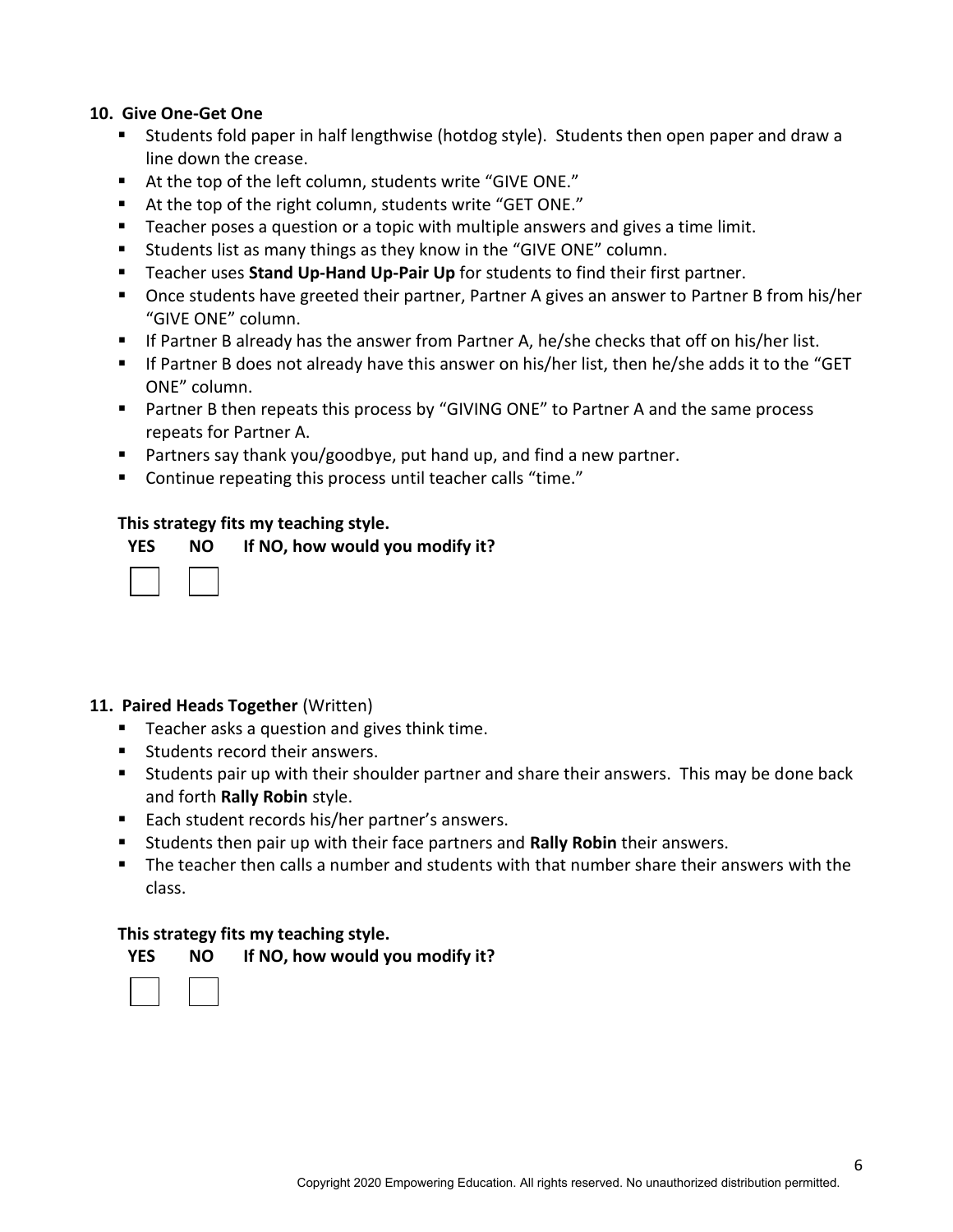# **II. Strategies/Structures for "Teams"**

#### **12. Single Round Robin** (Oral Responses)

- **Students take turns responding orally in their teams.**
- Teacher poses a problem in which there are multiple possible responses or solutions and provides think time.
- Students take turns, one-at-a-time, stating responses or solutions.
- Each student gets one turn.

Variations:

- **Timed Round Robin.** Each student shares in turn for a specified time.
- **Think-Write-Round Robin.** Students think about their response or answer first, then independently write it down before the Round Robin starts.
- **All Write Round Robin.** During Round Robin, students each record each answer on their own paper after oral discussion.
- **All Write Consensus.** During Round Robin, after reaching consensus, students each record each answer on their own paper after oral discussion.

## **This strategy fits my teaching style.**

**YES NO If NO, how would you modify it?** 

#### **13. Round Table** (Written)

- Students take turns generating written responses, solving problems, or making a contribution to a project. In Round Table, students take turns in their teams.
- The teacher provides a task to which there are multiple possible responses and provides think time.
- Students take turns passing a paper and pencil or a team project, each writing one answer or making a contribution.

**Variations:** 

- **Pass-N-Praise.** Students praise the contribution of the person passing the paper to them.
- **Round Table Consensus.** Students must reach consensus before recording each answer.

#### **This strategy fits my teaching style.**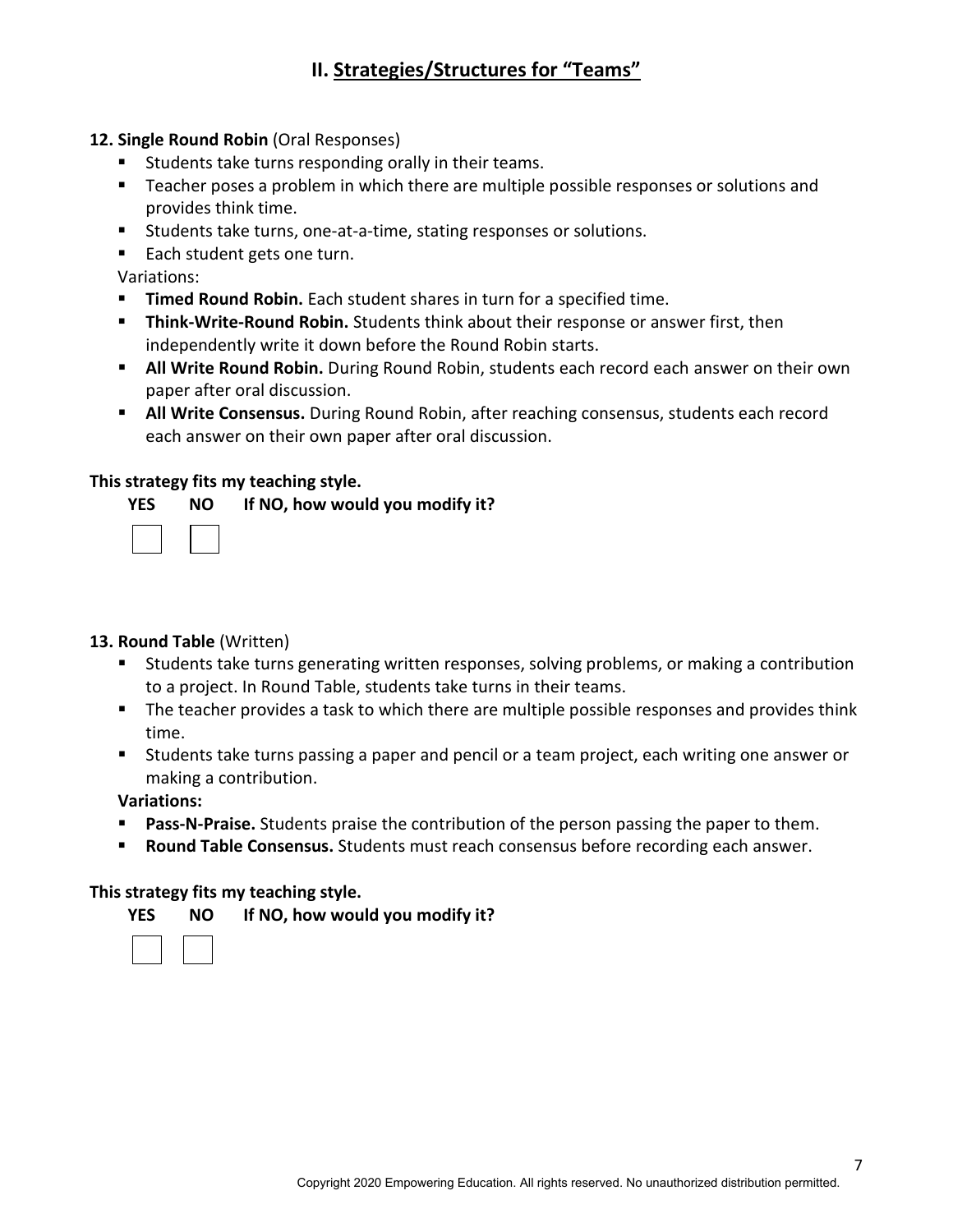#### **14. Simultaneous Round Table** (Written, Project, or Problem Solving)

- In teams, students each write a response on their own piece of paper. Students then pass their papers clockwise so each teammate can add to the prior responses.
- Set-up: Each team of four needs four papers and four pencils.
- **The teacher assigns a topic or question and provides think time.**
- All four students respond, simultaneously writing, drawing, or building something with manipulatives.
- The teacher signals time or students place thumbs up when done with the problem.
- **Students pass papers or projects one person clockwise.**
- Students continue, adding to what was already completed until each paper or project has made its way around the entire table.

#### **This strategy fits my teaching style.**





## **15. Numbered Heads Together** (Oral)

- Students number off in a group from 1 to 4.
- **Teacher poses a question or problem and gives think time.**
- Students lift up from their chairs to put their heads together, discuss, and teach each other.
- **Students sit down when everyone knows the answer or has something to share or when time** is up.
- **Teacher calls a number. The student with that number from each team answers the question** for the team, using:
	- Response cards
	- Chalkboard response
	- **Manipulatives**
	- Slate share, etc.

# **This strategy fits my teaching style.**

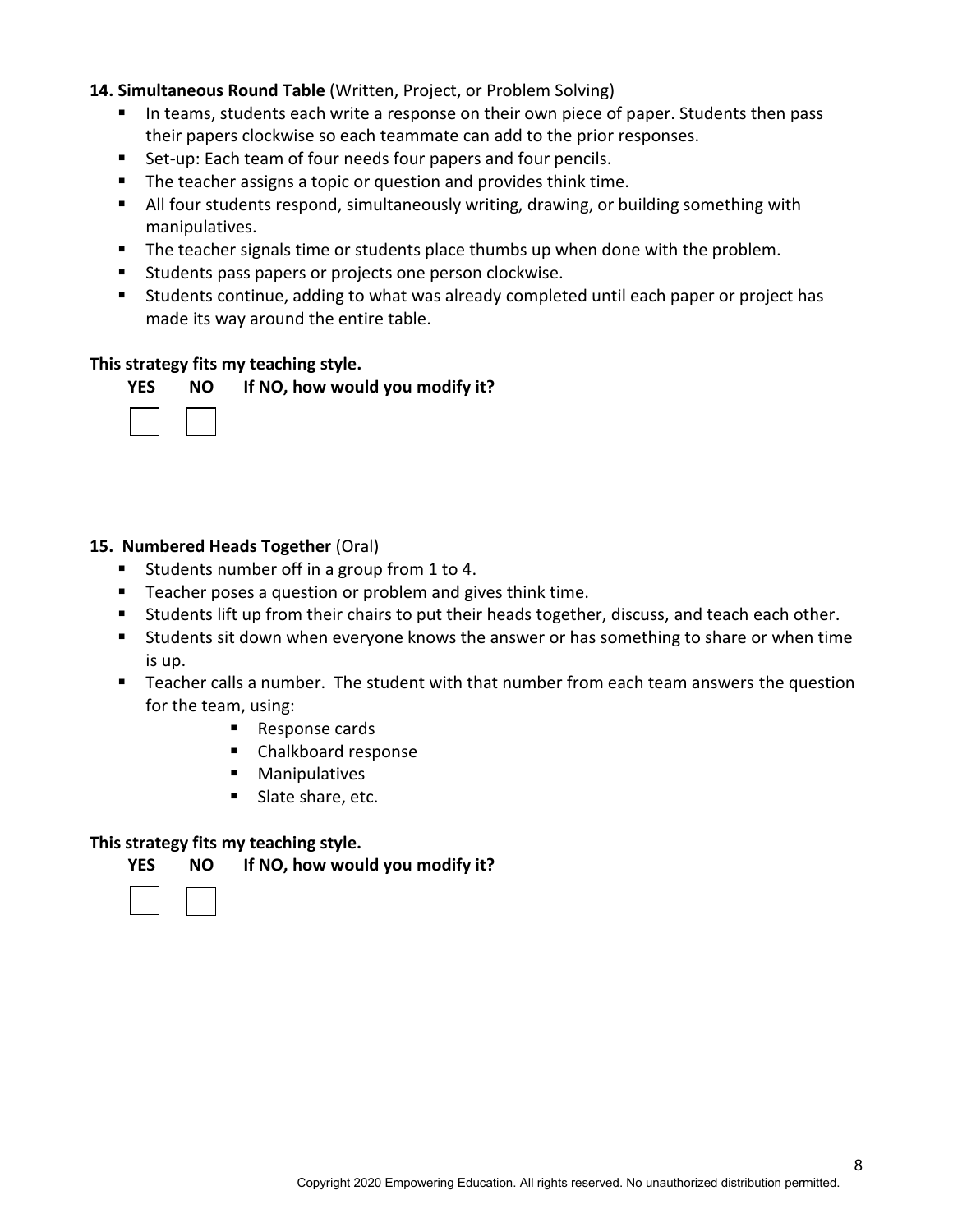#### **16. Talking Chips** (Oral)

- Each member of a 4-person team has talking chips (maximum 2 chips each person)
- Teacher provides a discussion topic and provides think time.
- Any student begins the discussion; placing one of his/her chips in the center of the table.
- Any student with a chip may continue discussing in turn after placing his/her chip in the center of the table.
- When all chips have been used, the discussion is ended or teammates each collect their chips and continue the discussion using their talking chips.

#### **This strategy fits my teaching style.**

#### **YES NO If NO, how would you modify it?**

#### **17. Jigsaw**

- Starting with a base team, students number off from  $1 4$ .
- All the #1's from each team will join together to form a new expert group.
- All the #2's from each team will join together to form a new expert group.
- All the #3's from each team will join together to form a new expert group.
- All the #4's from each team will join together to form a new expert group.
- **Teacher supplies each expert group with a separate reading or research selection.**
- Each student in the new groups becomes an "expert" on that particular topic by working, discussing, and sharing information with members from the other teams.
- Upon returning to their base teams, each of the 4 "experts" teaches their base teammates about their topic.
- Base teams are able to complete the task because of the contributions of each of the "experts."
- Works well for acquisition and presentation of new information.

#### **This strategy fits my teaching style.**

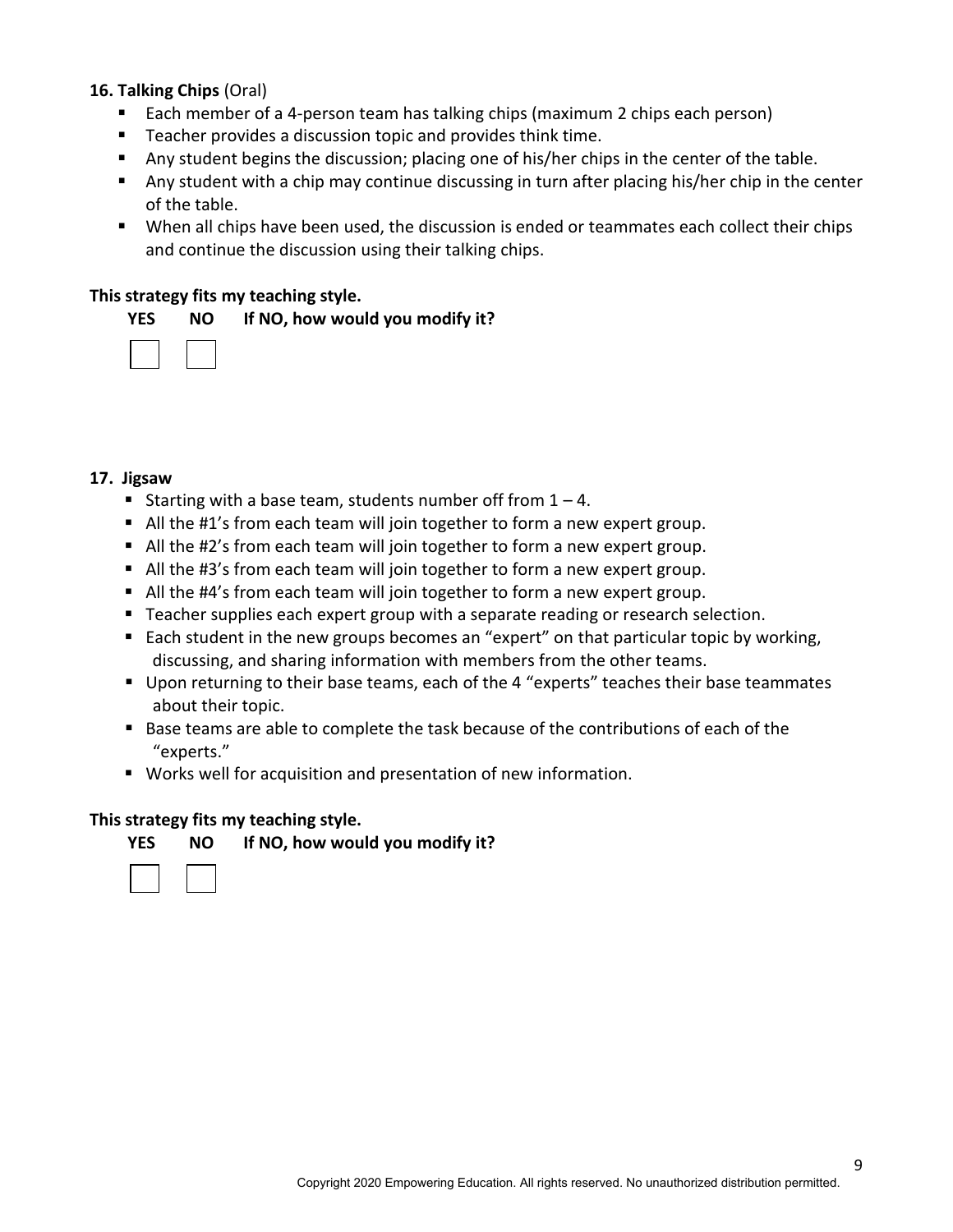## **18. Spectrum or Continuum**

- Teacher poses a question and then asks and labels two ends of an imaginary line (or chairs lined in a row) with "strongly agree" or "strongly disagree."
- The teacher provides questions/statements to the class.
- Students stand up and move to rank their opinions on a continuum and are ready to provide justification for their placement.
- **Students continue standing up and moving based on their agreement or disagreement to each** of the questions/statements provided by the teacher.

**Variation:** Students turn to their shoulder partner and justify their opinion to the item when prompted by the teacher.

 Works well by providing students with various view points before completing an opinion/argument writing piece.

#### **This strategy fits my teaching style.**





## **19. Poster Rotation or Gallery Walk**

- **Teacher posts writing prompts on posters placed around the classroom.**
- **Students silently rotate to the posters and provide a written response to each prompt.**
- After rotating to all posters, the teacher may instruct students to silently rotate again to star or highlight the most important or interesting piece of information or their favorite response from all that the class provided.
- Students use **Round Robin** or **Talking Chips** in their base teams to debrief the class responses.

#### **This strategy fits my teaching style.**

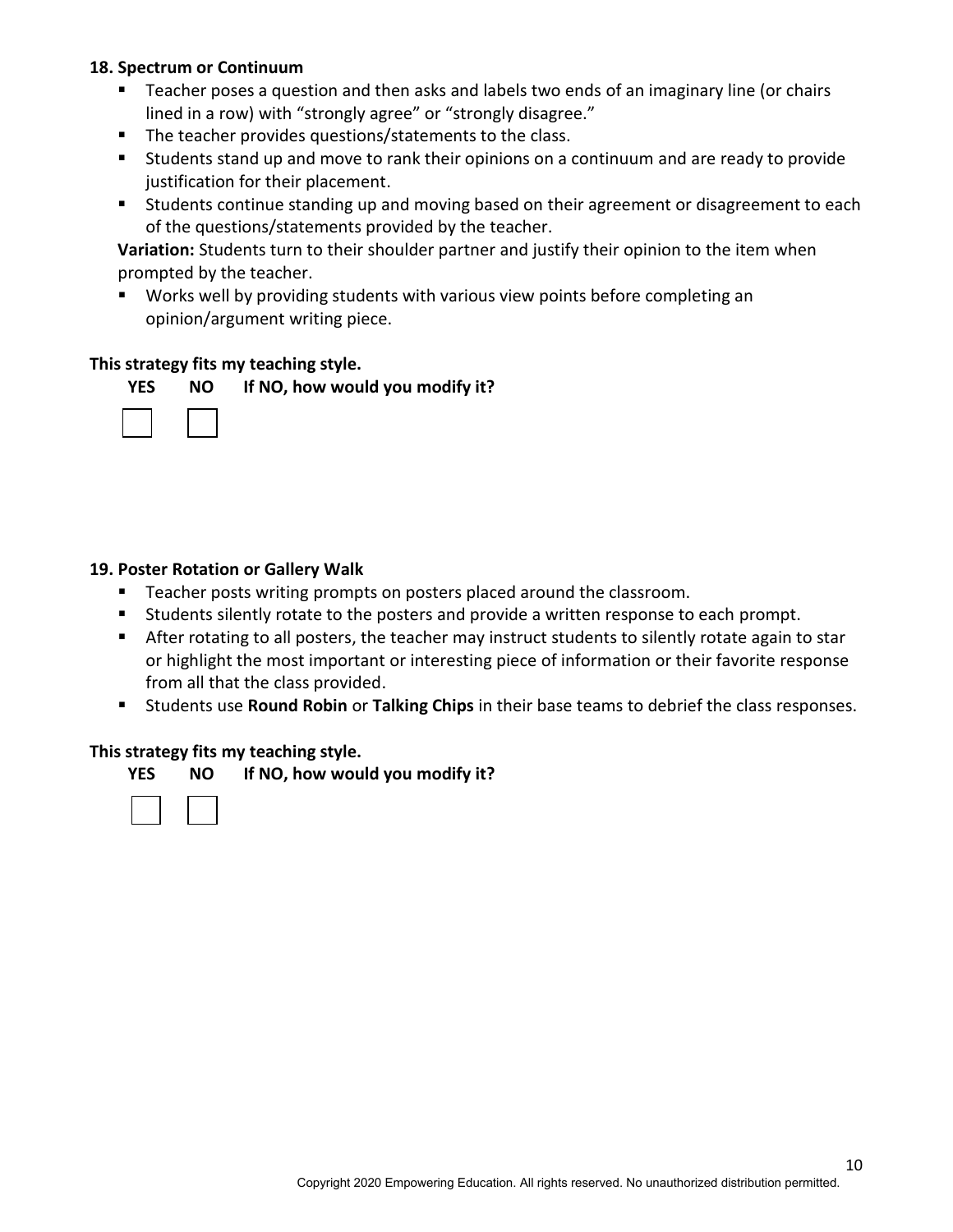## **20. Four Corners**

- In a four corners classroom, the teacher thinks of four or more options concerning a particularly controversial topic.
- The teacher labels the four corners of the classroom with these options. For example, the options could range from **strongly agree, agree, disagree, and strongly disagree**.
- The teacher hands out 3x5 cards to each student and asks them to jot down their choice on one side of the card and, when asked, to read out their choice.
- After committing to a choice, students will be required to write out the reasons for their choice on the other side of the card. Students could be allowed four or five minutes to do so.
- The teacher then asks them to gather in the corner of the room that corresponds to their choice.
- In each corner, students form groups of three or four each and use Rally Robin to discuss the reasons for selecting a particular choice.
- After two or three minutes of discussion, students could be randomly called on one at a time to give simple, one sentence statements supporting their choice.
- **Works well in providing students with a variety of viewpoints to consider prior to completing** an opinion/argument piece of writing.

## **This strategy fits my teaching style.**

|                          | YES NO If NO, how would you modify it? |
|--------------------------|----------------------------------------|
| $\overline{\phantom{0}}$ |                                        |

#### **21. One Stray**

- One teammate "strays" from his/her team to a new team to share or gather information.
- A number is randomly called and that student from each team stands up. The remaining three teammates remain seated but raise their hands.
- Teacher calls, "Stray."
- Standing students stray to a team that has their hands up.
- **Teams lower their hands when a new member joins them.**
- Students work in their new teams to share or gather information.
- Students return to their original teams to share what they have learned when they strayed.

**Variation:** Three rounds of **One Stray** can be used to form random teams: A different number is called each round and students may not join a team where a teammate is seated.

#### **This strategy fits my teaching style.**